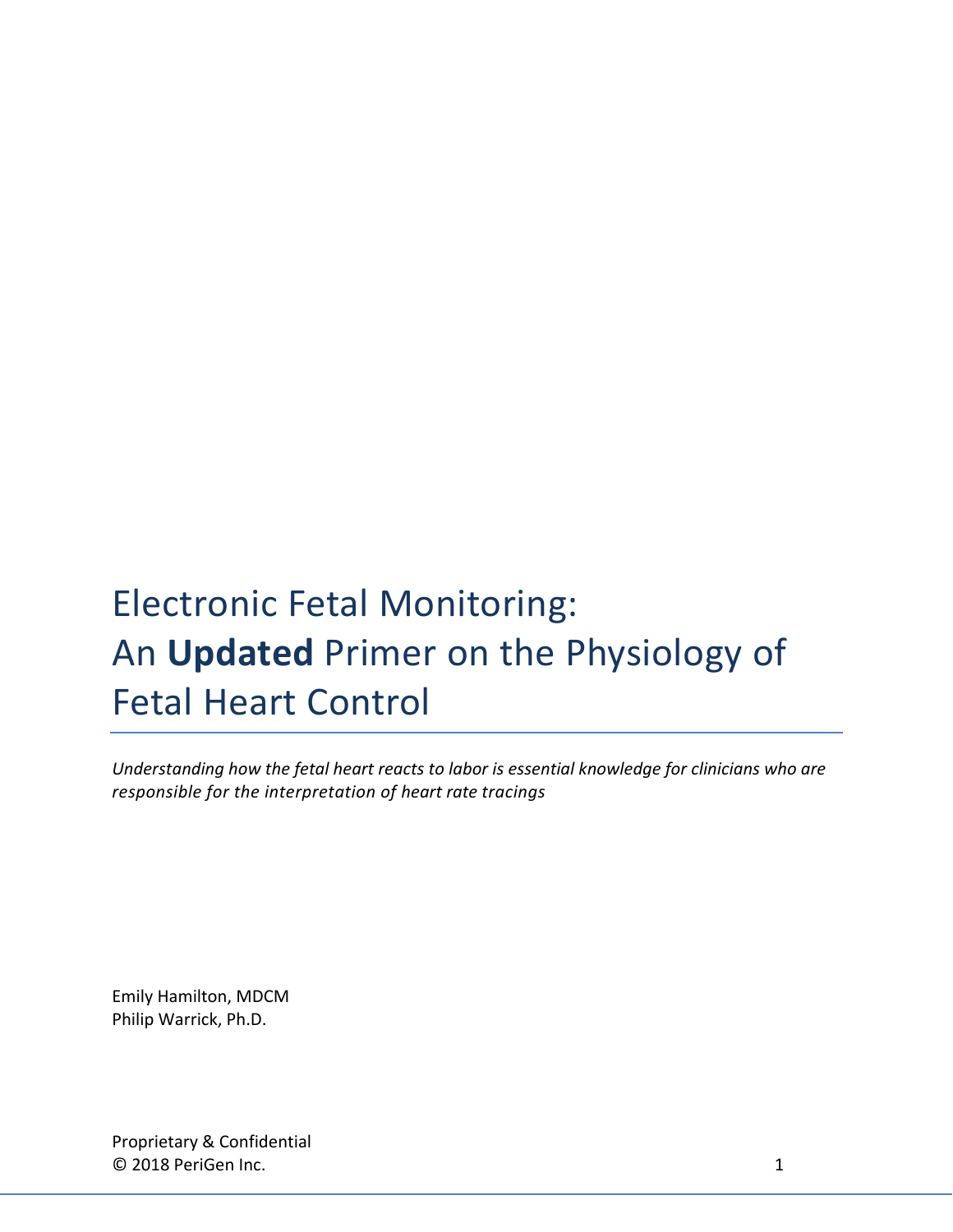# **Contents**

| How Do Scientists Discover How the Fetal Heart Rate Is Regulated During Labor?  7 |  |
|-----------------------------------------------------------------------------------|--|
|                                                                                   |  |
|                                                                                   |  |
|                                                                                   |  |
|                                                                                   |  |
| How Do These Discoveries Affect the Clinical Interpretation of Tracings? 15       |  |
|                                                                                   |  |
|                                                                                   |  |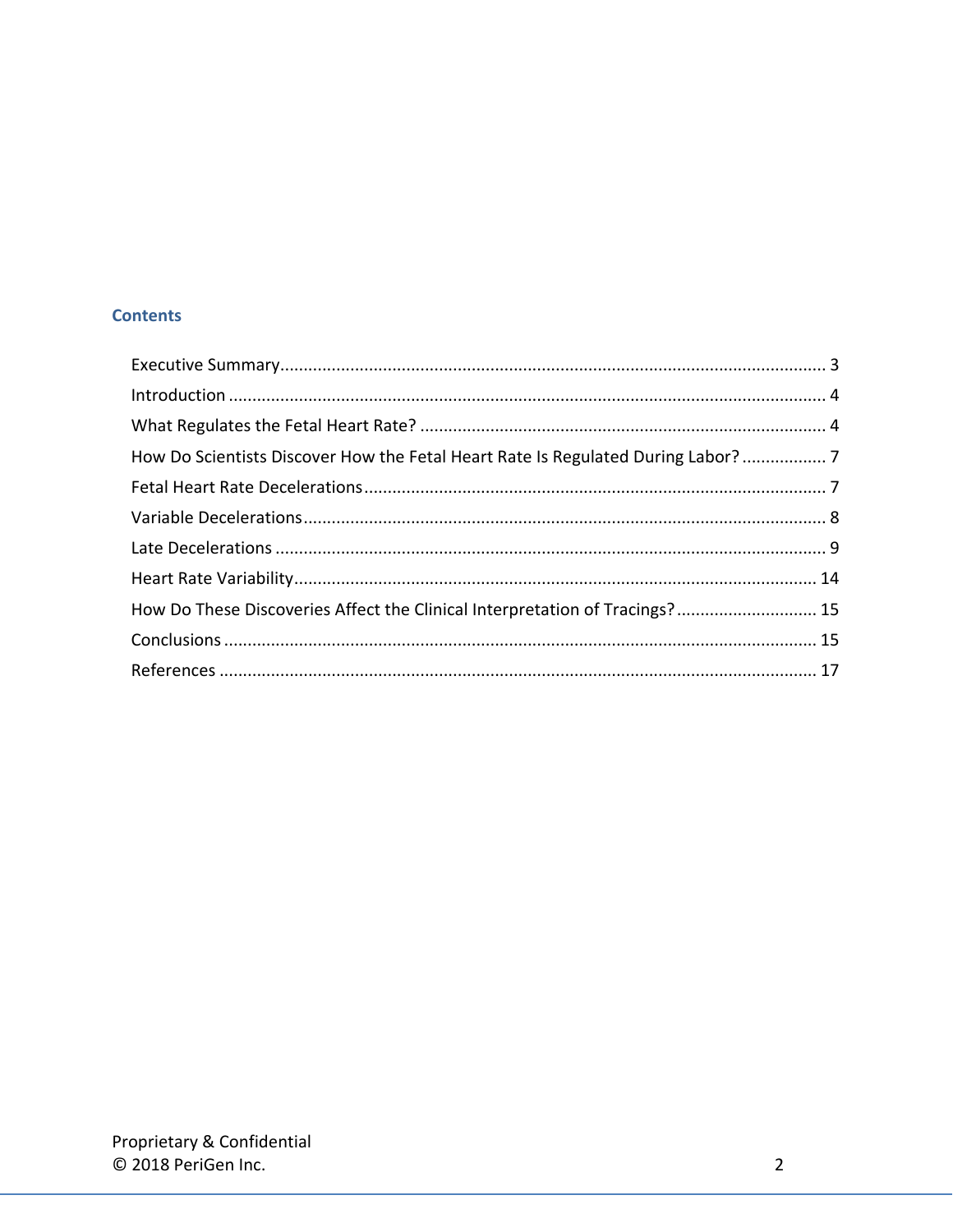#### <span id="page-2-0"></span>**Executive Summary**

Clinicians shoulder a major and challenging responsibility while caring for mother and baby in labor. *Major* - because the consequences of hypoxic fetal brain injury are devastating for families. *Challenging* - because we rely heavily on fetal heart rate (FHR) patterns which are at best a very indirect reflection of fetal brain status. Fortunately the fetus can mount a set of superbly coordinated cardiovascular responses, including neural reflexes and slower neuroendocrine, biochemical and behavioral responses to maintain adequate oxygen delivery to vital organs. Occasionally these mechanisms are overwhelmed and fetal death or injury occurs. For as long as we have had electronic fetal monitoring clinicians have asked "What aspect of the FHR recording reliably tells us that the fetus is decompensating and intervention is warranted? Conversely "Is there a FHR feature that we can rely upon to tell us that the fetus is compensating adequately?"

Animal labs provide an opportunity to measure exactly what is happening internally as external conditions are manipulated. Better instrumentation has improved the measurement of physiological responses in animal experiments and electronic databases have increased our capacity to test hypothesis on tracings collected from human births.

Early physiological experimentation concluded that hypertension was a key component initiating decelerations by stimulating the baroreceptors with consequent FHR slowing via efferents in the vagus nerve. More recent work provides a simpler proposal namely that the chemoreflex with both parasympathetic and sympathetic components is the major initiator of fetal heart rate decelerations. In this proposal the chemoreflex efferent in the vagus nerve causes FHR slowing and the sympathetic component causes hypertension to maintain perfusion to vital organs.

The following review is by no mean an exhaustive discussion of the thousands of published articles on fetal heart rate monitoring. We have attempted to produce a succinct review the physiology of fetal heart rate control that is relevant to the clinician caring for women in labor. In conclusion, apart from unrelenting bradycardia, there is no signal FHR marker that consistently indicates serious fetal compromise. Likewise, there is no single marker that reliably excludes metabolic acidemia. The frequency and size of decelerations are important indicators as well as the nature of the FHR between contractions and trends over time.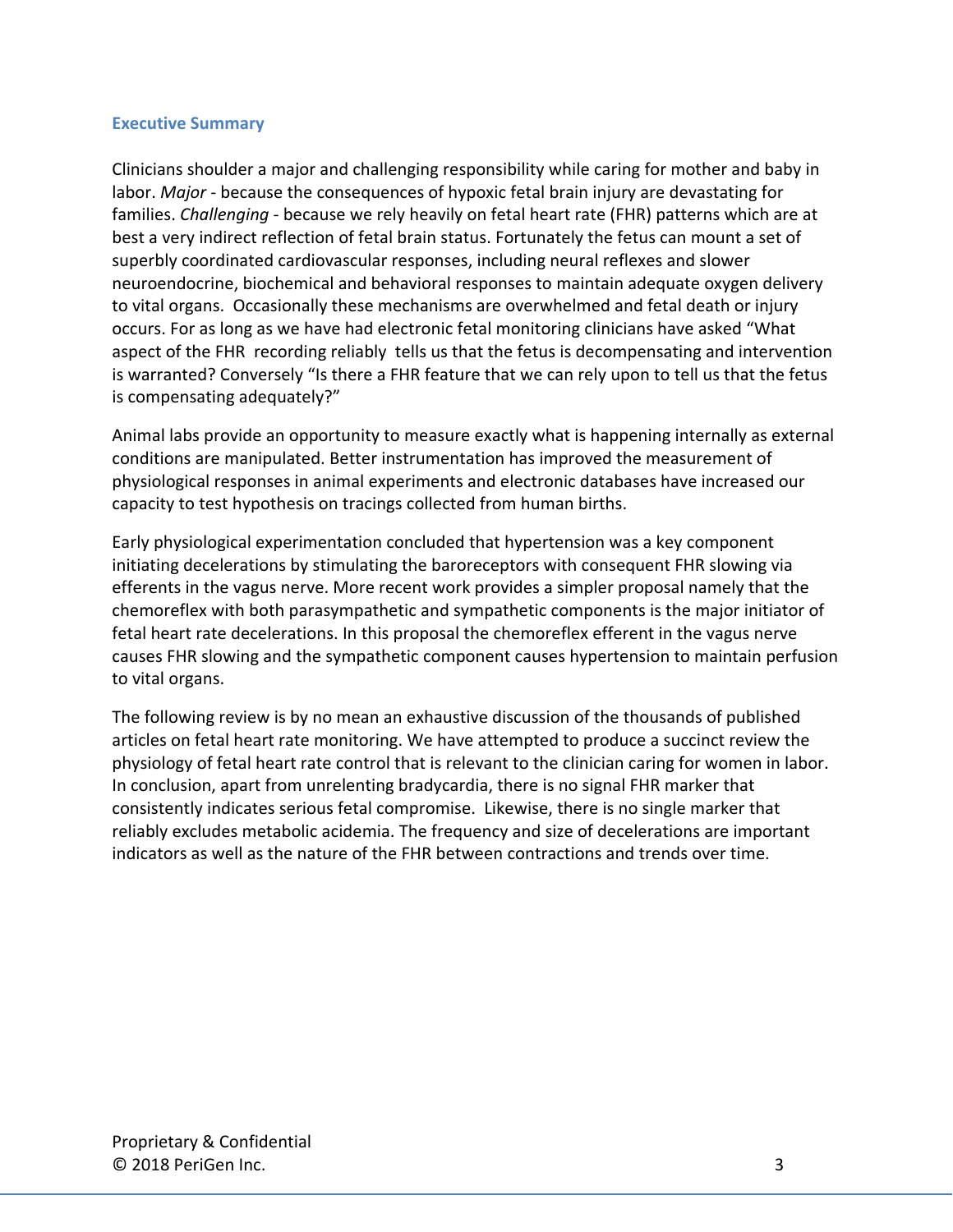#### <span id="page-3-0"></span>**Introduction**

The clinical goal of [electronic fetal](http://perigen.com/basics-of-electronic-fetal-monitoring-efm/) monitoring is to identify fetuses with increased risk of [hypoxic injury](https://en.wikipedia.org/wiki/Cerebral_hypoxia) so that intervention can avoid adverse outcome without also causing excessive numbers of unnecessary interventions. Understanding the mechanisms of fetal heart rate control are important because they help us to infer the physiological state of the baby and gauge whether intervention is really necessary. While this summary provides the basics for understanding heart rate regulation, it is important to remember that our understanding of this physiology continues to evolve.

The fetal heart rate results from the combined effect of several fluctuating influences mediated through extrinsic and intrinsic cardiac control mechanisms.

In adult cardiology, [ECG](https://en.wikipedia.org/wiki/Electrocardioggraphy) changes are very helpful to diagnose **myocardial infarction** because there is a direct relationship, precisely defined by anatomy and electromagnetic physics, linking the presence of Q waves in the 12-lead ECG to the location of injured myocardium. In the fetal surveillance, the situation is very different. Standard monitoring provides only the heart rate, not the ECG. Clinicians depend upon the *heart rate* to infer the condition of another organ, namely the *fetal brain*. Although the fetal heart rate is related to fetal brain state, it is also affected by a number of other factors. The fetal heart rate results from the

combined effect of several fluctuating influences mediated through extrinsic cardiac control mechanisms (sympathetic and parasympathetic nerves and circulating [catecholamines\)](https://www.nlm.nih.gov/medlineplus/ency/article/003561.htm), as well as intrinsic cardiac factors (myocardium and its conducting system). The following text describes the principal physiological pathways that control heart rate and influence heart rate variability.

#### <span id="page-3-1"></span>**What Regulates the Fetal Heart Rate?**

The heart is a muscle with its own pacemaker, conducting system, numerous types of receptors (alpha and beta adrenergic) and direct neuronal connections to both the sympathetic and parasympathetic systems. Ultimately, any influence on heart rate is mediated by one or more of these structures. The basic anatomy and physiology of heart rate control are described in textbooks on physiology and fetal monitoring.<sup>1,2</sup> The schematic diagram shown in Figure 1, summarizes the heart rate control pathways.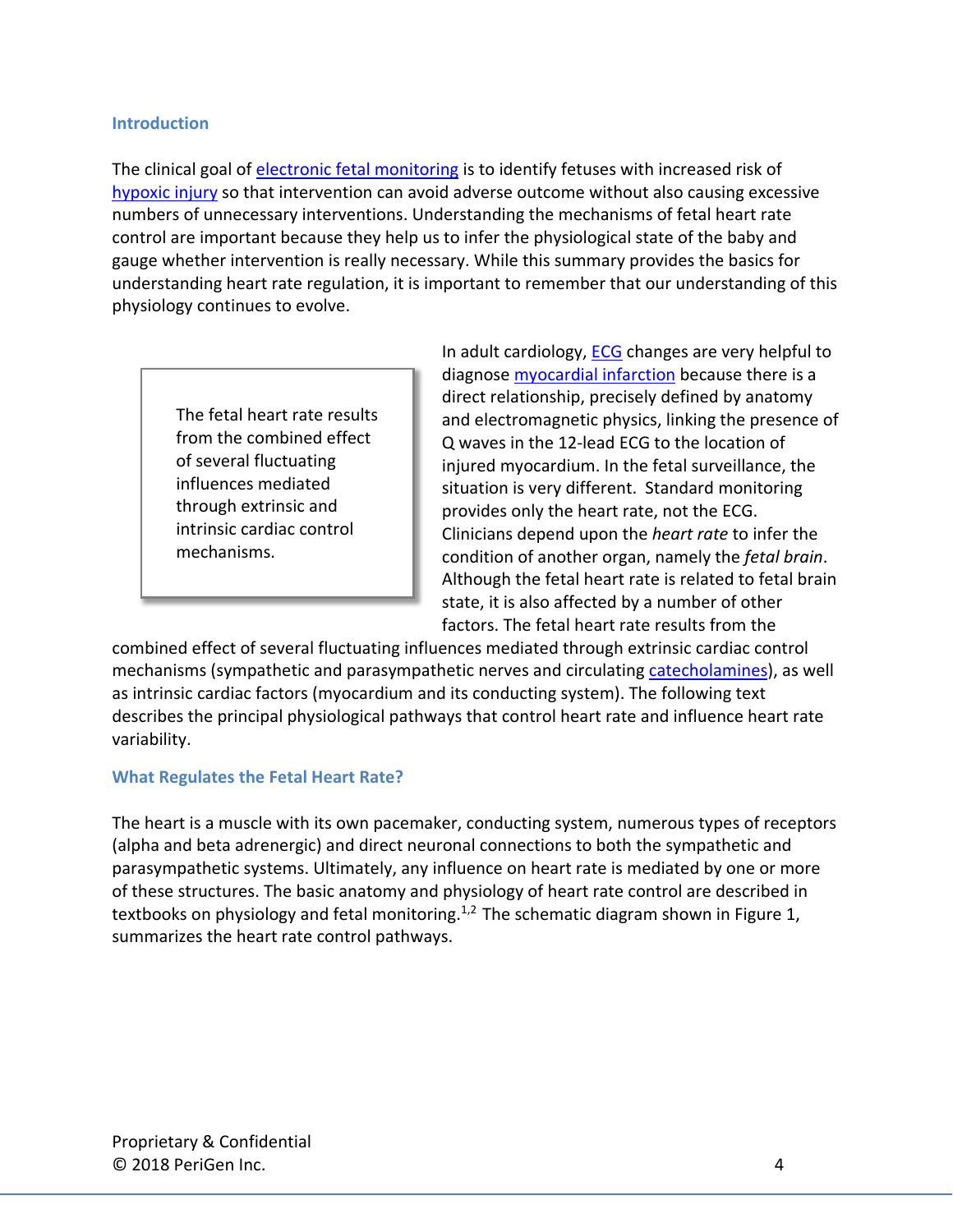**Figure 1 Schematic outline of heart rate control mechanisms.**



The cardioregulatory center in the medulla oblongata contains an acceleratory center and an inhibitory center. The cardioregulatory center receives input from the central nervous system, reflex pathways and circulating catecholamines. An example of central nervous system influence on the acceleratory response is seen with [vibroacoustic stimulation.](https://en.wikipedia.org/wiki/vibroacoustic_stimulation) In response to sudden auditory stimulation, the central nervous system activates the cardioacceleratory center. The cardioacceleratory center increases heart rate directly

The rapidity of heart rate change is determined by the conditions that trigger the change.

via sympathetic cardiac nerves which interact with the sinoatrial node to increase the heart rate. The cardioinhibitory center slows the heart rate via the parasympathetic [vagus nerve](https://en.wikipedia.org/wiki/Vagus_nerve) which can slow heart rate by modulation at various levels, including the sino-atrial node. Reducing cardioinhibitory activity increases heart rate.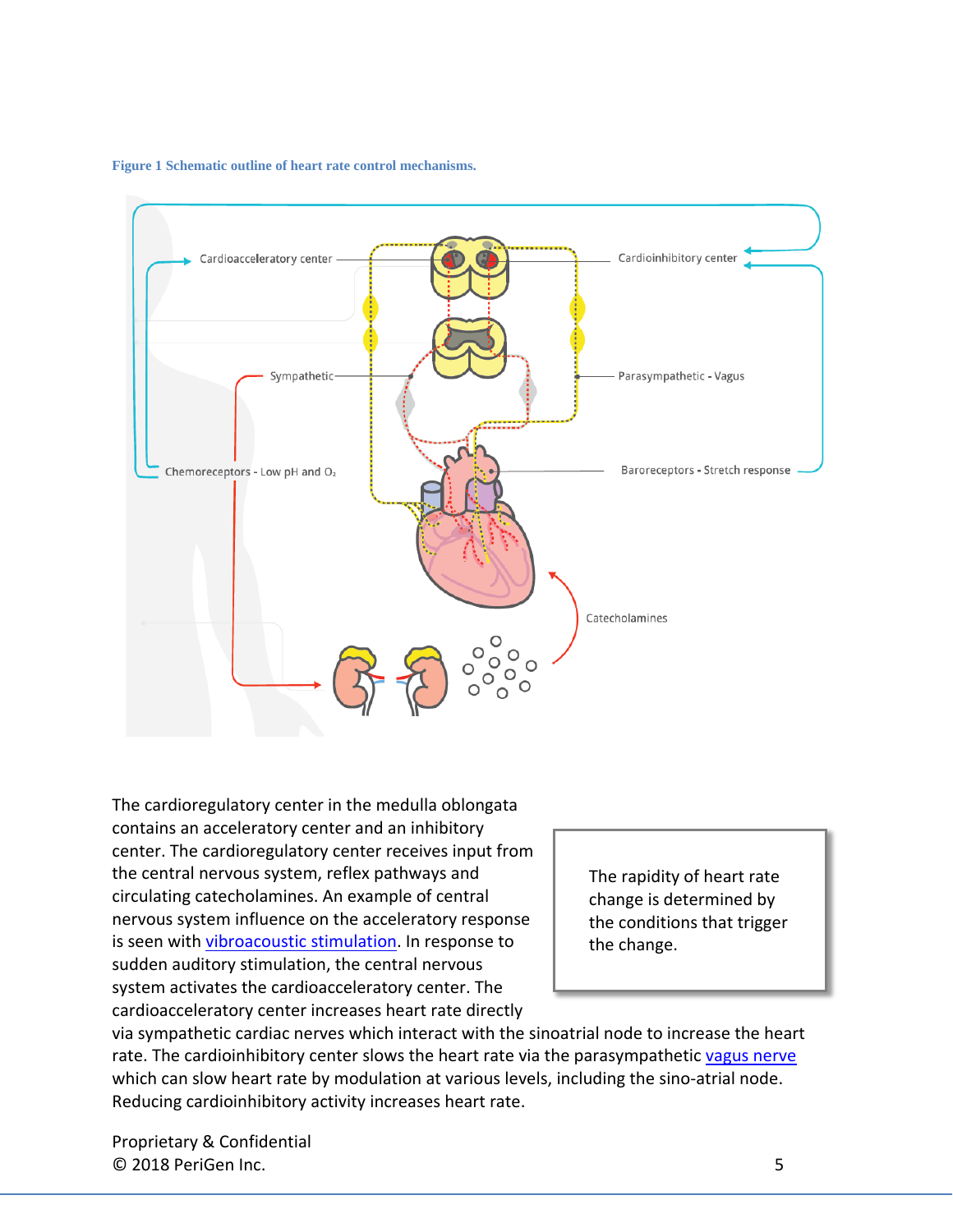Arterial baroreceptors are sensitive to stretch or distension of a vessel caused by blood pressure changes. An increase in arterial blood pressure produces vessel distension and causes arterial baroreceptors to send neuronal messages to the cardioinhibitory center, which in turn causes rapid slowing of the fetal heart rate via the parasympathetic vagus nerve.

Physiologists continue to elucidate the important role of fetal chemoreceptors and their effect on fetal heart rate. 3-15 Chemoreceptors are found in peripheral locations such as in the aortic arch and carotid arteries where they are sensitive to low oxygen levels.<sup>7</sup> Chemoreceptors located in the brainstem are sensitive to low pH and elevated pCO2. In neonatal life activation of these centers induces strong stimulation for breathing. In fetal life, pulmonary ventilation does not occur and is not a source of fetal oxygenation. The chemoreceptor mediated ventillatory response is inhibited in fetal life and other components of the chemoreflex responses are more apparent.<sup>8</sup>

A prominent CNS response to fetal chemoreceptor stimulation is increased sympathetic activity, inducing peripheral vasoconstriction and favoring preferential blood flow to vital organs. A second component of the chemoreflex response to hypoxemia is parasympathetic, mediated via the vagus nerve, resulting in a fall in heart rate. This effect is believed to benefit the fetus by temporarily reducing myocardial work to compensate for diminished oxygen availability. $3-6$  A third consequence of chemoreceptor activation of the sympathetic system causes release of other substances such as adrenal catecholamines and vasopressin.

The catecholamines, epinephrine and norepinephrine, secreted from the adrenal, are both hormones and neurotransmitters. Norepinephrine binds to beta receptors in the heart causing an increase in heart rate, contractility and stroke volume. Catecholamines can also cause redistribution of blood flow by inducing vasoconstriction and vasodilation in different regions. Vasoconstriction is mediated through the α-adrenergic receptors in liver, kidney, skin and gut,

The overarching mission of the cardiovascular system is to deliver sufficient oxygen to key organs… Any event that perturbs the fetal cardiovascular system will initiate a cascade of compensatory actions to optimize oxygen delivery and restore fetal hemostasis.

and vasodilation is mediated through β adrenergic receptors in skeletal muscle. Catecholamine release, stimulated by the sympathetic nervous system may be precipitated by stress conditions, such as loud sounds, fear or low blood sugar as well as low oxygen and pH levels or elevated pCO2 levels.

The medulla oblongata also contains the vasomotor center that regulates peripheral blood vessel dilation and constriction to help maintain normal blood pressure and distribute blood to vital organs. It also responds to baroreceptors, chemoreceptors and catecholamines.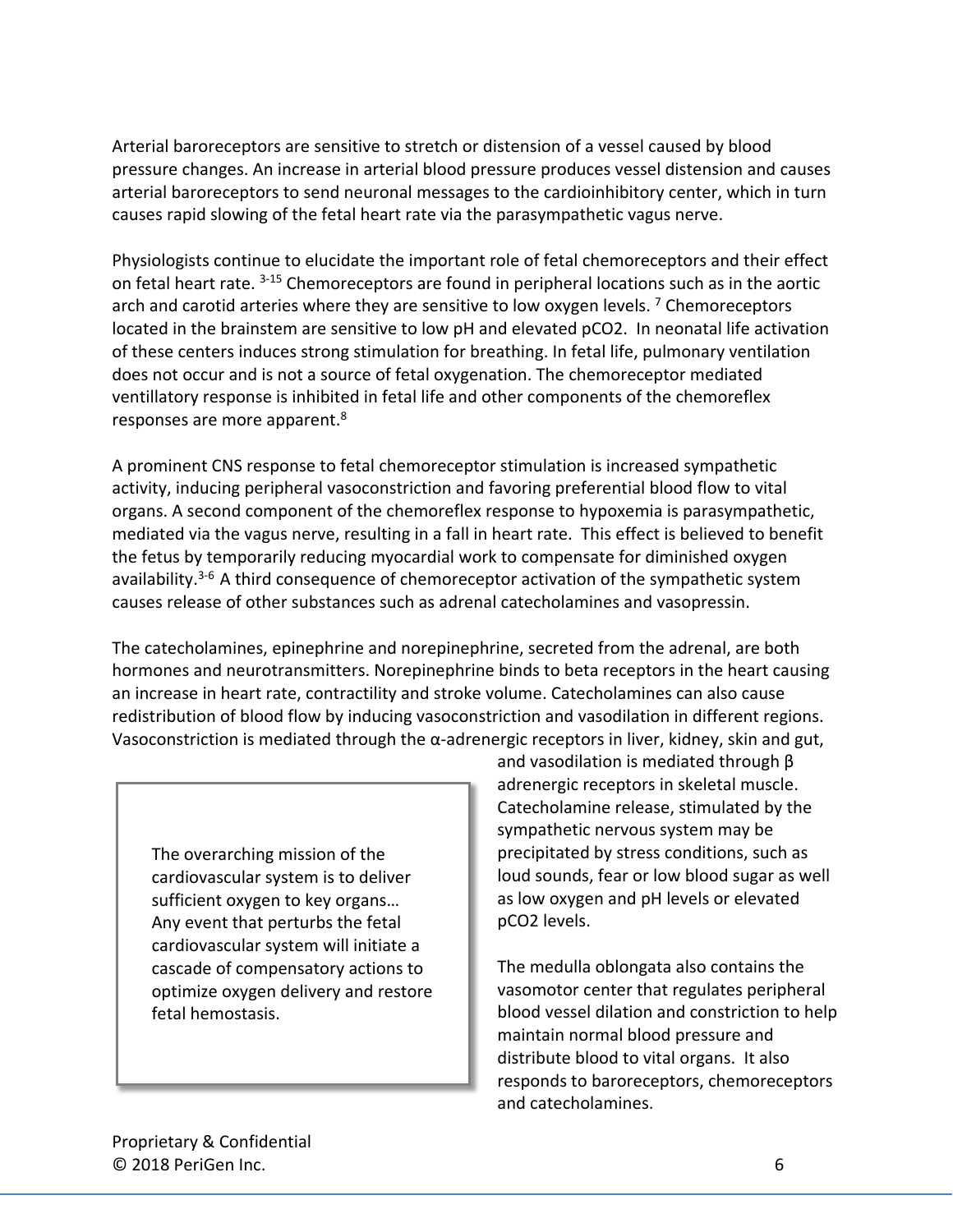The rapidity of heart rate change is related to the rapidity of the conditions that trigger the change. Central stimuli like a sudden loud sound or a quick increase in blood pressure cause rapid heart rate changes mediated by direct neuronal pathways to the [sinoatrial node.](https://en.wikipedi.org/wiki/Sinoatrial_node) Catecholamine mediated effects are relatively slow reflecting their half-life of 2 to 3 minutes.

While all of the mechanisms described above modulate heart rate, it is important to underline that the overarching mission of the cardiovascular system is to deliver sufficient oxygen to key organs. Changing heart rate is an important component of this mission but not the only one. Other cardiovascular compensatory mechanisms include changes in blood pressure, cardiac stroke volume, local vasoconstriction or vasodilation to promote redistribution of blood flow and alterations in hemoglobin-oxygen dissociation to increase oxygen extraction. Any event that perturbs the fetal cardiovascular system will initiate a cascade of compensatory actions to optimize oxygen delivery and restore fetal hemostasis. The fetal heart rate pattern we observe is the combined results of many physiological actions.

## <span id="page-6-0"></span>**How Do Scientists Discover How the Fetal Heart Rate Is Regulated During Labor?**

#### <span id="page-6-1"></span>**Fetal Heart Rate Decelerations**

For a concise review of the historical experimental work elucidating the mechanisms of fetal

Cord compression was simulated by constricting devices placed on the cord

heart rate decelerations and response to hypoxemia, the reader is referred to excellent descriptions by Freeman et al and 2012 and Martin et al 2008  $2.9$ 

Umbilical cord compression has been created in research environments by actually compressing the fetal cord with implanted mechanical devices that could be manipulated

to compress the cord to different

degrees and durations. Decreased uteroplacental oxygen delivery was generally simulated by compressing the arteries supplying blood to the uterus or controlling the levels inspired of oxygen. Pharmacological blocking agents were added to inhibit the effects of the sympathetic and/or parasympathetic systems. Some experiments even used [vagotomy](https://en.wikipedia.org/wiki/Vagotomy) to eliminate the effects of the

Uteroplacental dysfunction was simulated by compressing blood flood to the uterus or decreasing inspired 02 levels.

vagal system. Inserted sensors measured blood pressure, heart rate and acid base status during the experiments.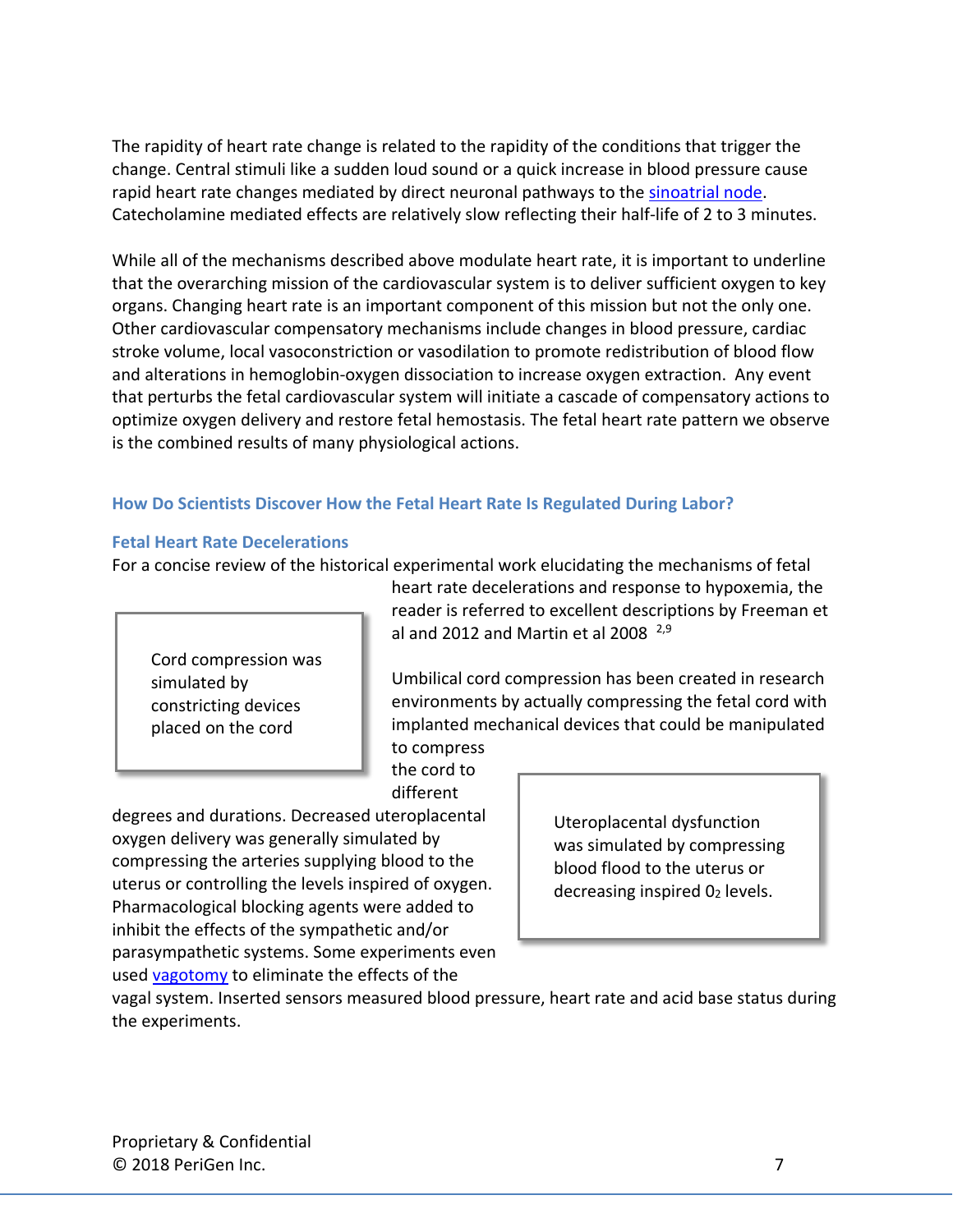#### <span id="page-7-0"></span>**Variable Decelerations**

Classic teaching on the mechanisms of variable decelerations is outlined in Figure 2. 2 In this physiological model, the final steps in two pathways involve hypertension produced directly by umbilical artery obstruction or indirectly by peripheral vasoconstriction. The pathway on the left was thought to be initiated during umbilical cord compression that was not accompanied by hypoxemia or pH changes. Hypertension developed in response to compression of the umbilical arteries. In turn, the stretch-sensitive baroreceptors were activated, stimulating the cardioinhibitory center and causing rapid slowing of the heart rate mediated via the vagus nerve. Release of the cord compression relieved the hypertension, reduced cardioinhibitory center activity which reduced vagal stimulation and the fetal heart rate rose rapidly.<sup>10</sup>

The second column outlines pathways thought to be present when cord compression is accompanied by hypoxemia and acidemia. Here low pH and hypoxemia trigger the chemoreceptor response causing peripheral vasoconstriction. The resulting hypertension induces the barorflex, stimulating the cardioinhibitory center and its vagal efferent to slow the heart rate.

The last column shows an additional mechanism thought to be present with marked fetal acidemia where the heart rate slows due to direct myocardial effects. Evidence of a non-vagal (intrinsic myocardial) source of deceleration was demonstrated in experiments with complete vagotomy. Fetal heart rate deceleration, albeit somewhat delayed, still occurred in response to cord compression. 6, 11



**Figure 2 Three proposed pathways with variable decelerations, adapted from Freeman et al. <sup>2</sup>**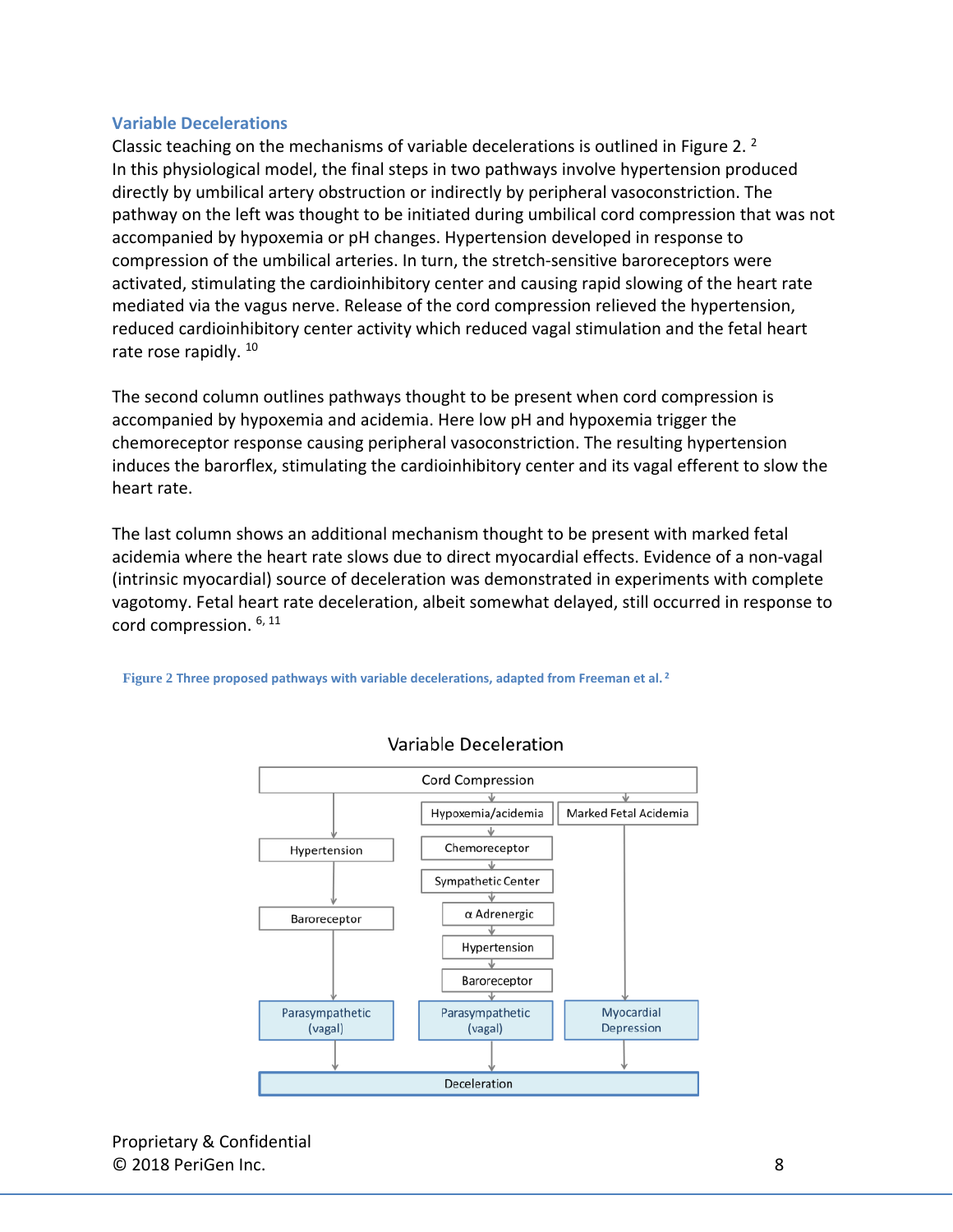#### <span id="page-8-0"></span>**Late Decelerations**

Classic teaching on the mechanisms of Late decelerations is outlined in Figure 3.



#### **Figure 3 Two proposed pathways with late decelerations, adapted from Freeman et al. <sup>2</sup>**

In this physiological model, the first pathway also involves hypertension. To simulate decreased uteroplacental oxygen delivery, they applied repeated occlusions to the maternal hypogastric artery.<sup>12</sup> The occlusions resulted in fetal hypertension and vagally mediated decelerations. The degree of hypertension and the amount of deceleration were closely related, although some deceleration remained when the transient hypertension was prevented by  $\alpha$  adrenergic blockade. The timing of the onset, nadir and end of the deceleration was delayed with respect to the occlusion and mirrored the timeline of the hypertensive response. Vagal blockade eliminated these decelerations in the non-acidemic sheep. Thus, "intermittent placental insufficiency" can cause decelerations. In this model hypertension followed by baroreceptor response were proposed as the key steps stimulating the cardioinhibitory center and causing slowing of the heart rate mediated via the vagus. These "late" decelerations were not associated with fetal acidosis.

With progressive acidemia the decelerations became deeper and longer. In the presence of very severe acidemia (pH=6.96) they could not be eliminated by vagal blockade. With complete vagal and  $\alpha$  and  $\beta$  [adrenergic](http://www.medicinenet.com/script/main/art.asp?articlekey=7496) blockade, the decelerations persisted. The fetal heart, devoid of any sympathetic and parasympathetic influences, showed decelerations suggesting that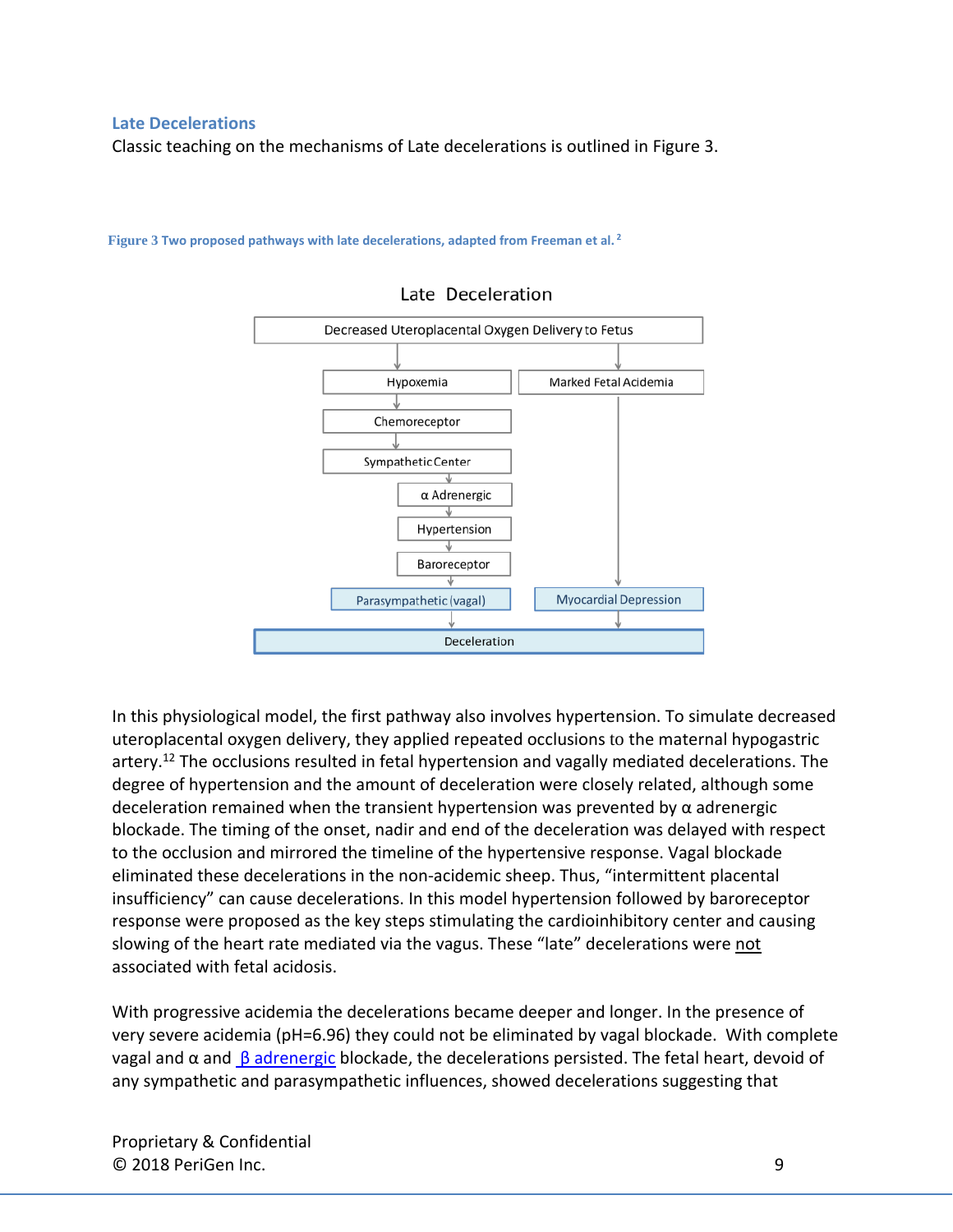intrinsic myocardial depression was the deceleration mechanism in the presence of severe acidosis and hypoxia. 12

Even in the sheep experiments using precisely controlled conditions, consistent fetal heart rate decelerations could not be produced equally in all animals despite 2 hours of repetitive maternal vascular occlusions.<sup>12</sup> The "late" decelerations induced by constricting the sheep uterine arteries with and without acidemia are redrawn to scale on the grid used by fetal monitoring paper in Figure 4.





Over that last decade mounting evidence based on recent animal experimentation with very sensitive sensors and finer time resolution, has produced more information about hand chemoreceptors and their role in the production of decelerations. Some authors have challenged the role of the baroreceptor response as the sole or major cause of fetal heart rate decelerations.<sup>6, 13-15</sup> Clinicians who use fetal heart rate recording are strongly encouraged to read in detail excellent summaries of their studies on the mechanisms of fetal heart rate decelerations.6, 13-15

In one set of sheep experiments, blood pressure and fetal cerebral oxygenated hemoglobin were measured during complete cord compression. Fetal heart rates decelerated rapidly and well before sustained hypertension developed. Decelerations more closely followed cerebral oxygenation. After 2 minutes of complete cord compression, the FHR in the deceleration began to recover despite continuing fall in cerebral oxygenation and rising hypertension. Clearly other compensatory mechanisms intervened. 14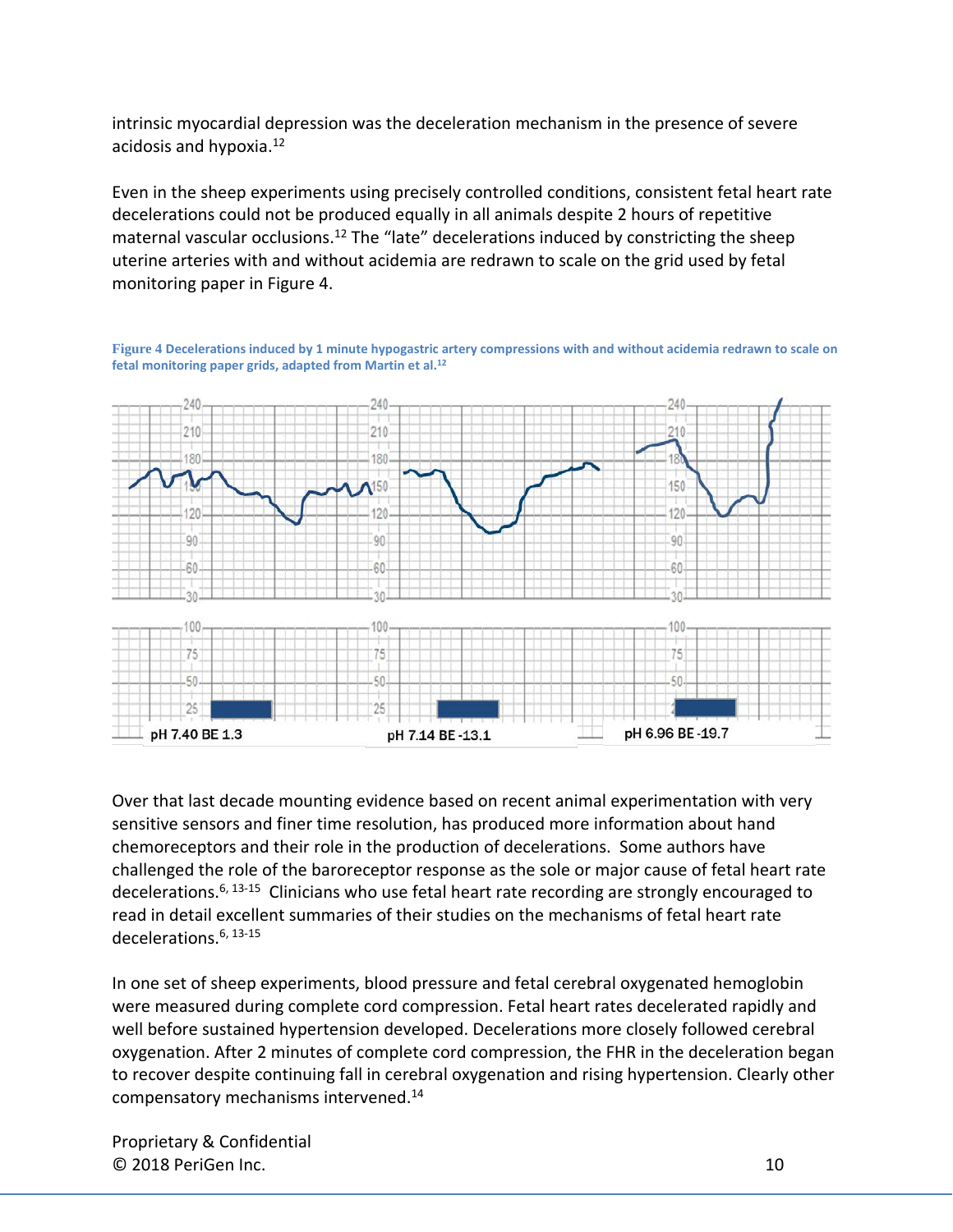Repetitive *complete* cord compressions are not a natural physiological condition. Experiments were designed with less drastic interventions to simulate more realistic clinical conditions. In another, set of experiments with sheep in labor, uterine contractions were associated with decelerations. Internal sensors showed that the contractions were associated with an initial *fall* in mean arterial pressure and an abrupt *fall* in the FHR. Recovery of the FHR was seen as mean arterial pressure rose. Thus the opinion that most decelerations are purely baroreceptor mediated was not supported by these recent studies. $14, 15$ 

Other work by Bennet et al has also challenged common teaching about the relationship between hypertension and decelerations. In a series of sheep experiments they applied 60 second complete cord compressions every 5 minutes in one group and an identical cord compression every 2.5 minutes in a second group. The sheep in the first group maintained normal gases and all sheep in the second group developed severe acidemia.<sup>13</sup> Deep and wide decelerations with an abrupt onset were present with all cord compressions. Decelerations were present when there was mild hypertension during the compression but they were also present when marked hypotension accompanied the compression. With advanced acidemia and hypotension, decelerations were even deeper and steeper. The nadir of the deceleration was very close to the end of the compression period in both groups. The FHR returned to predeceleration levels *after* the compressions ended in both groups. Recovery time took about 30 seconds longer in the most acidemic set. This experiment also demonstrated that adequate time between cord compressions "reperfusion time" was essential to maintain normal acid base status.



**Figure 5 Decelerations induced by complete 1 minute cord compressions with and without acidemia redrawn to scale on fetal monitoring paper grids, adapted from Bennet et al. <sup>13</sup>**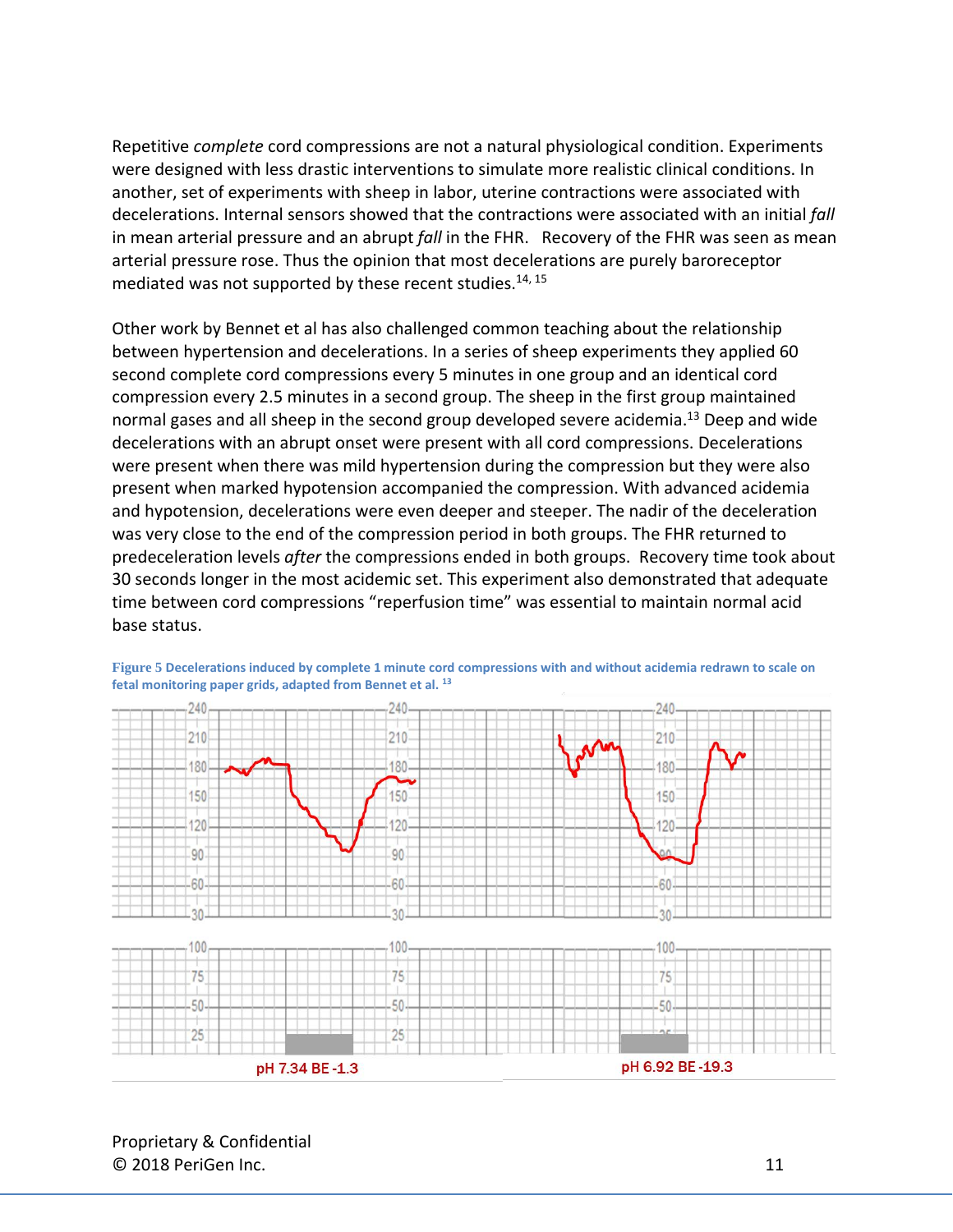In Figure 6, the decelerations from these two different mechanisms are superimposed demonstrating how size, shape and timing tend to converge in the presence of marked acidemia irrespective of the initial event precipitating the deceleration.





Based on their experiments in sheep, this group of fetal physiologists has proposed a different sequence of events to explain decelerations: namely contractions induce a reduction in uteroplacental blood flow and/or cord compression causing a reduction in fetal  $pO<sub>2</sub>$  that triggers the chemoreflex whose magnitude is related to the degree of hypoxia. 6, 13-15 The parasympathetic component of the chemoreflex causes a rapid decrease in heart rate to lessen cardiac work and its oxygen need. The sympathetic component induces peripheral vasoconstriction and hypertension to maintain perfusion and adequate oxygen delivery to vital organs. Provided the repetition of these episodes was relatively infrequent, the healthy fetus could adapt for many hours. Factors that modulate fetal anaerobic reserve are myocardial glycogen stores, placental exchange capacity and chronic hypoxia. Factors that contribute to progressive oxygen debt are strength, duration and frequency of decelerations. Fetal compensation or decompensation is a function of all of these factors. Their proposed pathways with contraction related decelerations are illustrated in Figure 7.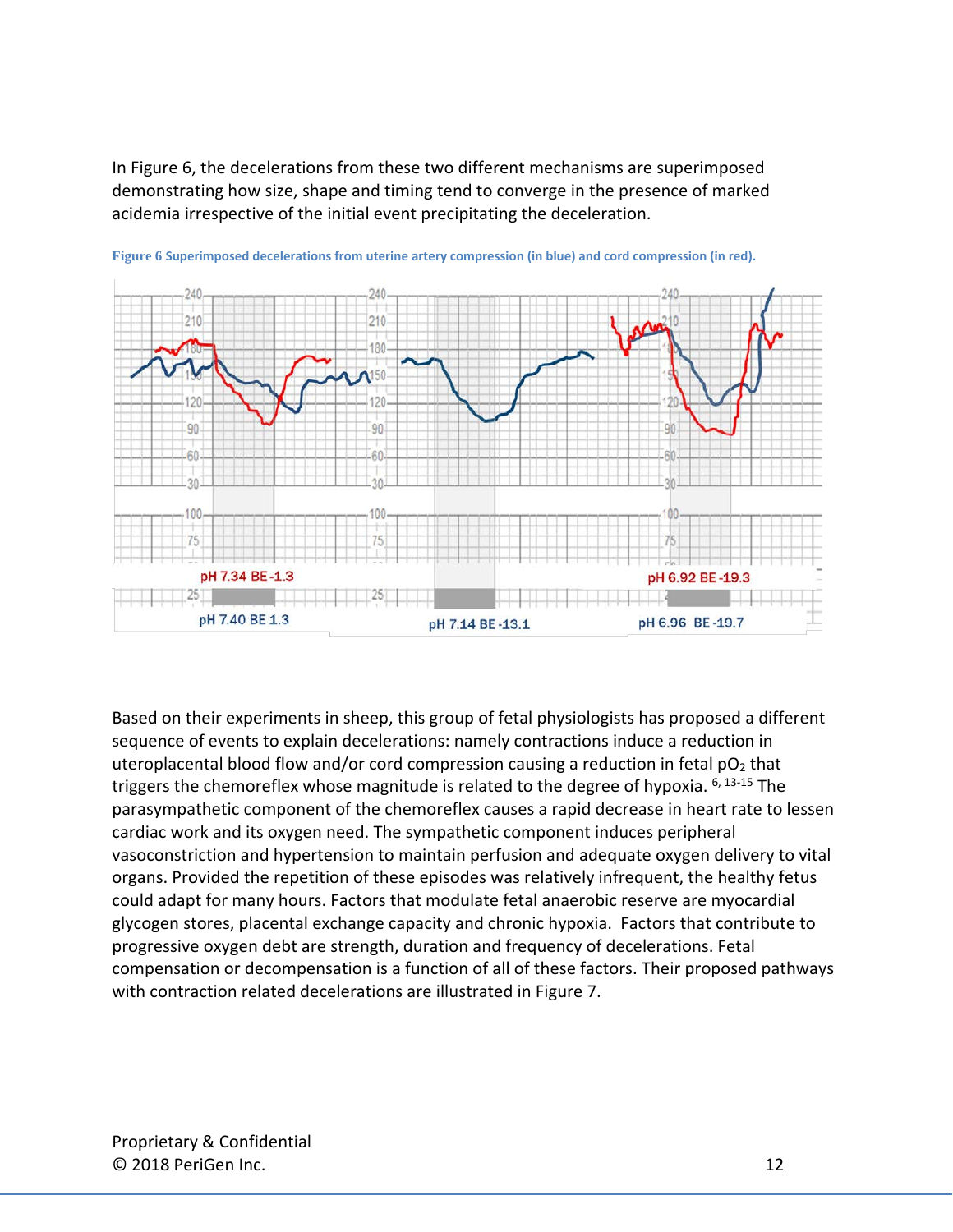**Figure 7 Proposed mechanisms of intrapartum decelerations, adapted from Lear et al. <sup>13</sup> and Bennet et al. <sup>14</sup>**



Shallow gradual deceleration that are late in timing and accompanied by a normal baseline and moderate baseline variability are inconsistent markers of low Apgar scores or metabolic acidosis. The late timing reflects the lag between insult onset (the contraction) and actual reduction in fetal oxygenation. The fetus is exposed to the lower intervillous oxygen levels only when the uterine contraction forces are sufficient to impede intramyometrial perfusion. Maternal perfusion in the intervillous space is generally maintained during the early part of a uterine contraction. They suggested that late decelerations tend to occur in a fetus with limited reserves that is exposed to modest reductions in uterine blood flow that would not cause bradycardia in a healthy fetus. These opinions on late decelerations are consistent with human observations by Sameshima et al who reported that that acidemia was present at birth in only 20% of babies with recurrent late decelerations and loss of variability. Acidemia was most frequent, (42%) but still not inevitable when recurrent late decelerations and minimal/absent variability were present on admission.16

#### **Fetal Oximetry and Fetal Heart Rate Decelerations**

Fetal oximetry experience preceding and during the FOX trial has also provided some useful data on conditions associated with fetal heart rate decelerations. The degree of oxygen saturation of fetal hemoglobin can be estimated based on the different absorption of red and near infrared light by oxygenated and deoxygenated fetal hemoglobin. Sensors placed against the fetal cheek measure the reflected light in two specific wavelengths and from this the percentage of fetal oxygen saturation can be estimated. Using fetal oximetry probes many centers reported images of deep decelerations with little or no change in fetal oxygen saturation. Assuming that the oximetry sensors are accurate, these findings demonstrate that deep decelerations can occur in the absence of significant peripheral hypoxemia.<sup>17</sup>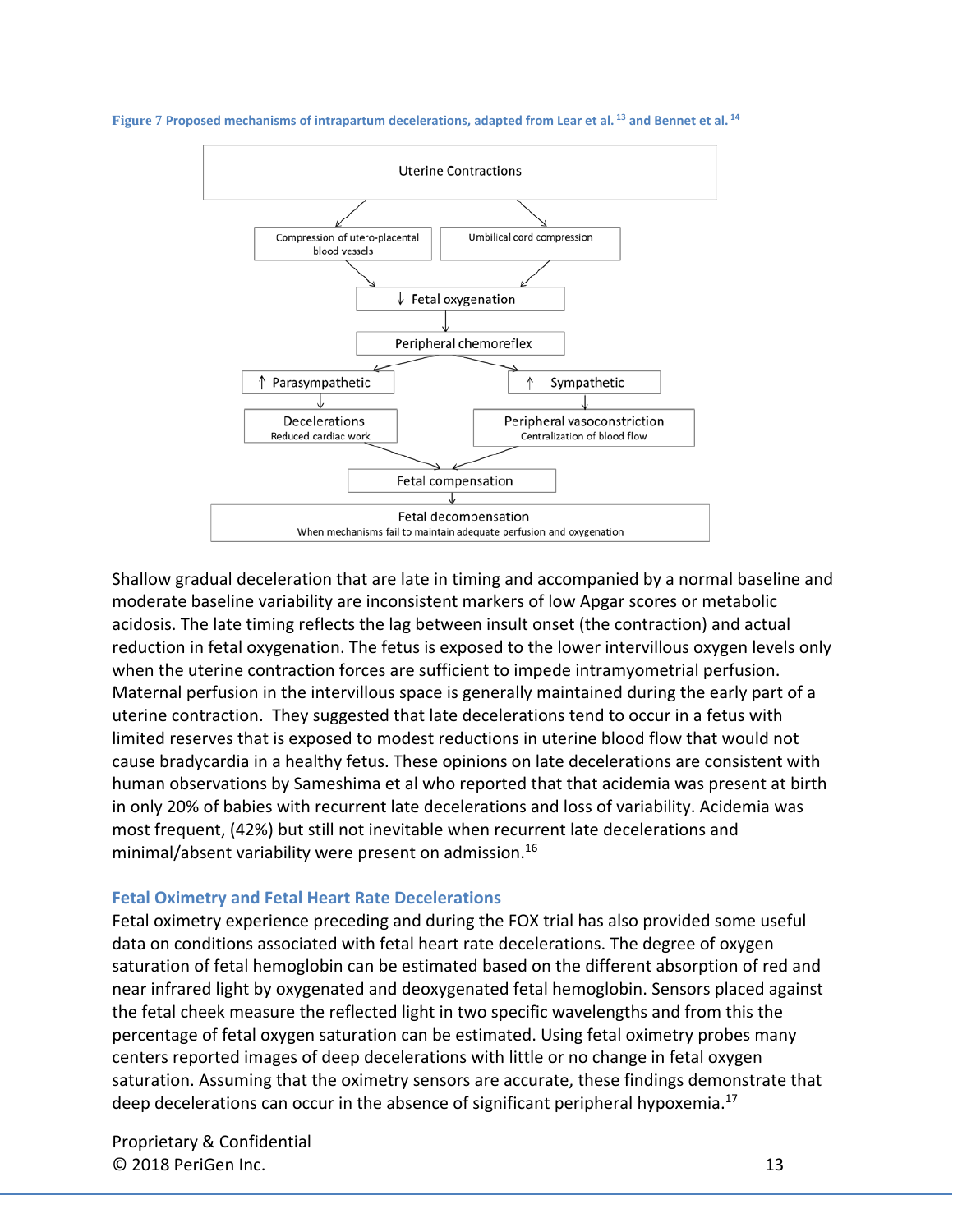#### <span id="page-13-0"></span>**Heart Rate Variability**

All of the mechanisms controlling fetal heart rate depicted in Figure 1 influence heart rate variability.<sup>17-22</sup> Fetal behavioral states, breathing and movements affect heart rate variability acting though the central pathways to the medulla, and then to the heart via the sympathetic and [parasympathetic](https://en.wikipedia.org/wiki/Parasympathetic_nervous_system) systems. Fetal heart rate variability is suppressed by factors that depress fetal brain function. Circulating catecholamines increase heart rate variability.<sup>18</sup>

Animal experiments have shown that blockage of the parasympathetic system with atropine results in a reduction in short-term variability. Some authors but not all have shown that a reduction in long-term variability occurs after sympathetic blockade.<sup>19-22</sup> Fetal heart rate variability is more than the simple "push-pull" interactions between the inhibitory and acceleratory limbs of the autonomic nervous system. The heart itself contributes to variability. Even with complete pharmacologic blockage of the sympathetic and parasympathetic systems, around 35-40% of fetal lamb heart rate variability persists.19

The association between variability and metabolic acidosis is less clear. This association is important because all contemporary EFM classification methods place high reliance upon baseline fetal heart rate variability to exclude the presence of metabolic acidosis.23-30 The 2008 NICHD Update publication in which the Category I, II, III classification method was first described includes a statement that "moderate variability reliably predicts the absence of metabolic acidemia at the time that it is observed". <sup>24</sup> This concept was softened in the 2009 ACOG Practice Bulletin 106 with the statement "The data relating FHR variability to clinical outcomes, however, are sparse."25 This practice bulletin endorsed the 3-level categorization of tracings where the third level required absent baseline variability. None of these guidelines specify what level of metabolic acidemia or degree of reliability they mean.

The body of literature, that disputes the statement that moderate variability reliably excludes the presence of metabolic acidemia, continues to grow. In animal studies, Martin demonstrated that in sheep the initial fetal heart rate response to sudden hypoxemia was a slowing of the heart rate with increased variability.<sup>12</sup> Others observed similar changes in sheep and in monkeys.31-33 Field et al found initial decreases in heart rate variability with iliac occlusion in sheep, but variability returned to normal by 36 minutes despite worsening metabolic acidosis.<sup>34</sup> These observations of normal variability in the face of acidemia led researchers to postulate that some aspect of variability control could be different in animals compared to humans.

Several reports based on observations in human births do not support the reliability of moderate baseline variability to excluded acidemia. In the human literature, four recent and independent studies using various definitions of acidosis and examining the last 30-60 minutes of the tracing reported that the percentage of babies *with acidosis* who had *moderate*  variability ranged from 15% to 91%.<sup>35-40</sup> Even with near lethal levels of uterine artery base deficit (>=16 mmol/L), a full 15 to 32% of fetal tracings had moderate baseline variability in the portion recorded just before birth.<sup>35</sup> In a recent expert review of 120 cases of term babies born with base deficit >12mmol/L levels only 13 % showed minimal or absent variability.<sup>39</sup> Most recently a review of fetal heart rate patterns in term babies with a uterine artery pH >7.1 found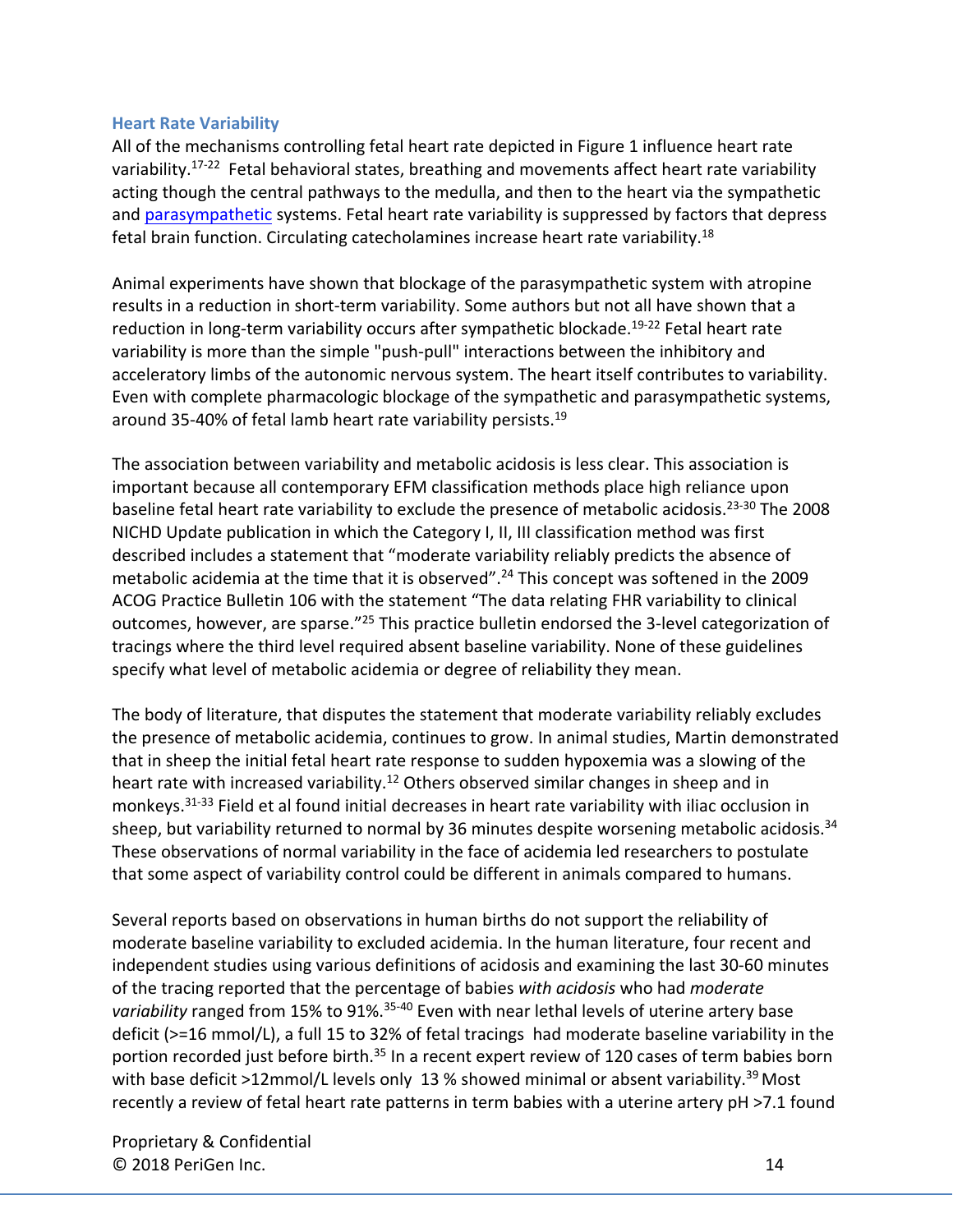the most predictive FHR parameters were cumulative deceleration area with any amount of tachycardia. The presence or absence of moderate variability did not modify the relationship even when moderate variability was always present.<sup>40</sup>

Transient loss of variability usually is associated with benign conditions like fetal sleep or maternal medications. Persistent low variability is concerning, especially when present on admission or associated with decelerations and tachycardia.<sup>16</sup> Low variability must not be ignored, but it appears that moderate variability does not guarantee the absence of acidemia.

### <span id="page-14-0"></span>**How Do These Discoveries Affect the Clinical Interpretation of Tracings?**

Collectively animal experiments have demonstrated the following facts about decelerations:

- 1. Cord compression and uterine contractions can induce decelerations.
- 2. Both the baroreflex and the chemoreflex have parasympathetic efferents in the vagus nerve.
- 3. FHR decelerations can be associated with fetal hypertension or fetal hypotension. Hypotension indicates failing fetal compensation.
- 4. FHR decelerations can be associated with little or no change in peripheral hemoglobin oxygen saturation.
- 5. Fetal hypoxia can induce decelerations
- 6. The size, shape and timing of decelerations induced by cord compression or uterine artery compression tend to converge in the presence of marked fetal acidemia.

Collectively these facts mean that it will always be difficult to draw conclusions about the cause of a deep and wide deceleration by inspecting only its size, shape and timing especially in the presence of acidemia. Cord compression does cause rapid fetal heart rate changes but so does a rapid change in  $pO_2$  and both of these mechanisms can produce their effect on the heart via

the vagus nerve. Decelerations from cord compression can lead to severe hypoxemia and decelerations from uteroplacental insufficiency can be present without acidemia. In short, there is no single fetal heart rate parameter that consistently identifies fetal compromise. The frequency and size of deceleration are important indicators as well as the nature of the FHR between contractions and trends over time.

Apart from unrelenting bradycardia, there is no signal FHR marker that consistently indicates serious fetal compromise.

#### <span id="page-14-1"></span>**Conclusions**

In practice, clinicians also integrate other clinical data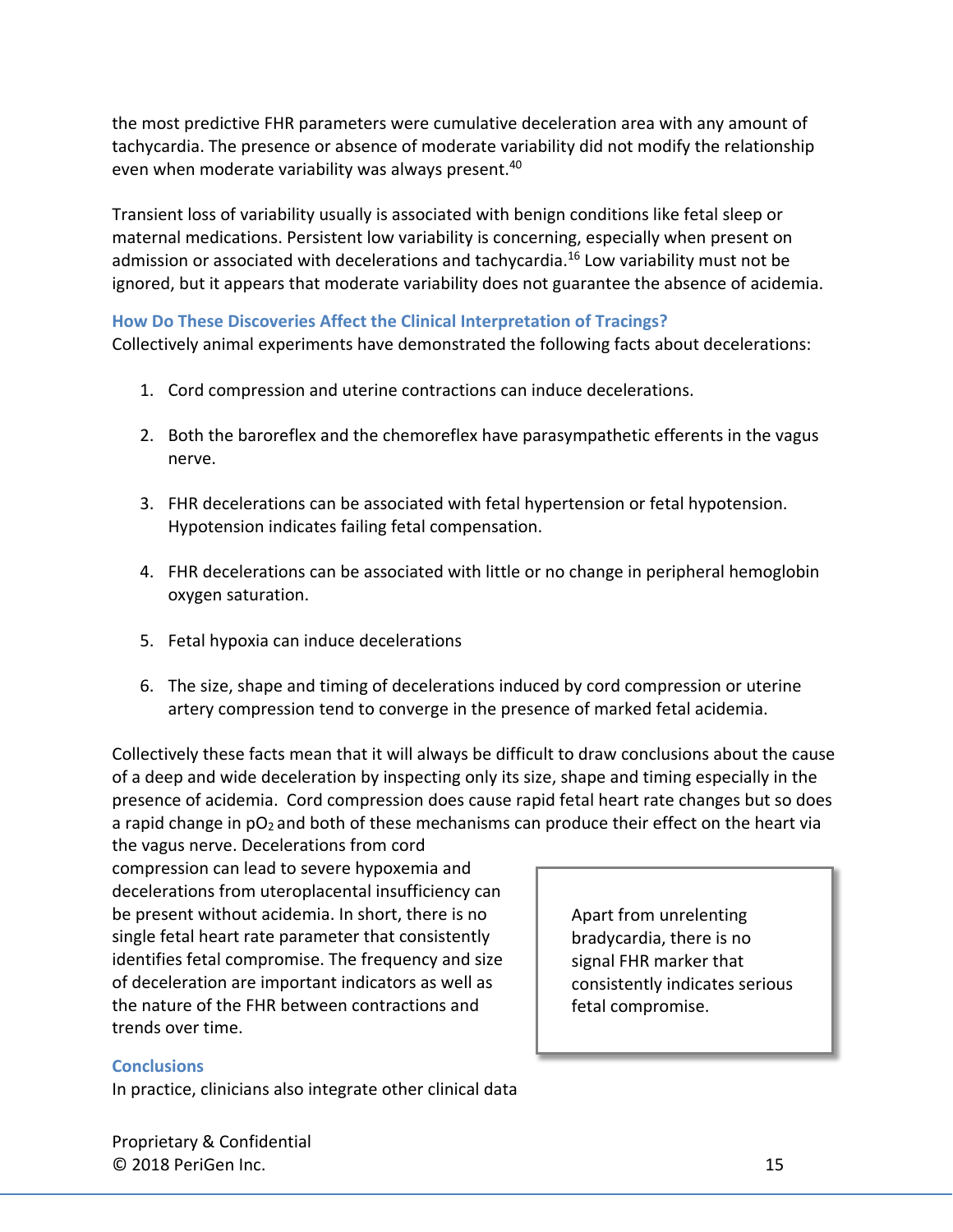with electronic fetal monitoring patterns in order to project what is likely to happen and how quickly it might occur. As discussed throughout this article the relationship between heart rate and the underlying fetal condition is complex. The clinician's task is not simple. In fact, one could consider that the substantial reduction the rates of intrapartum-related neonatal encephalopathy seen in numerous regions around the world demonstrate a remarkable achievement. Several large jurisdictions with population-wide statistics have shown steady declines, often reaching reductions in the range of 40% per decade. <sup>41-49</sup> One can speculate on some reasons. Little has changed in the physical devices that record fetal heart rate and contractions. On the other hand, clinical behavior has changed considerably. We have an increased understanding of fetal physiology, the natural evolution of fetal acidosis and the consequences of delayed intervention which in turn have led to better clinical practices. Inhouse obstetrical coverage, drills to increase the rapidity of emergency cesarean, safer oxytocin management protocols also contribute to better outcomes.

We are also entering a new chapter in the story of fetal surveillance made possible by the coexistence of 4 factors:

1. Electronic storage of vast amounts of clinical data and tracings makes it feasible to study rare outcomes like severe metabolic acidemia or hypoxic ischemic encephalopathy.

2. Automated analysis means that these digital tracing can be analyzed in a consistent quantitative fashion, not only for the classic patterns defined by the NICHD but for patterns and relationships that are not readily visible to the human eye.

3. Fetal monitors are better at separating maternal and fetal heart rate.

4. The final exciting element in the mix is the exceptional advance in Machine Learning. Machine Learning refers to a family of software algorithms designed to find the most predictive constellations of factors for a specific outcome by examining actual data. That is, the machine (computer) learns from the actual data. These methods are not held to a specific clinical hypothesis. They do not make assumptions about linear relationships or require independent effects and they can consider trends over time. They may detect several clusters or subgroups that are associated with the adverse outcome and provide an estimated probability of that occurrence.

Given the complexity of the underlying physiology controlling heart rate, the many clinical conditions that can wax and wane to affect oxygen delivery to the fetus and natural variation in fetal reserves, a mathematical method capable of determining the most predictive fetal heart rate patterns in specific clinical circumstances is welcome.

We have become accustomed the term a "Perfect Storm" when a collection of adverse conditions converge to produce calamity. In contrast, we are entering a stretch of "Perfect Weather" with the convergence of conditions collectively conducive to advancing the science of electronic fetal heart rate interpretation in actual clinical practice.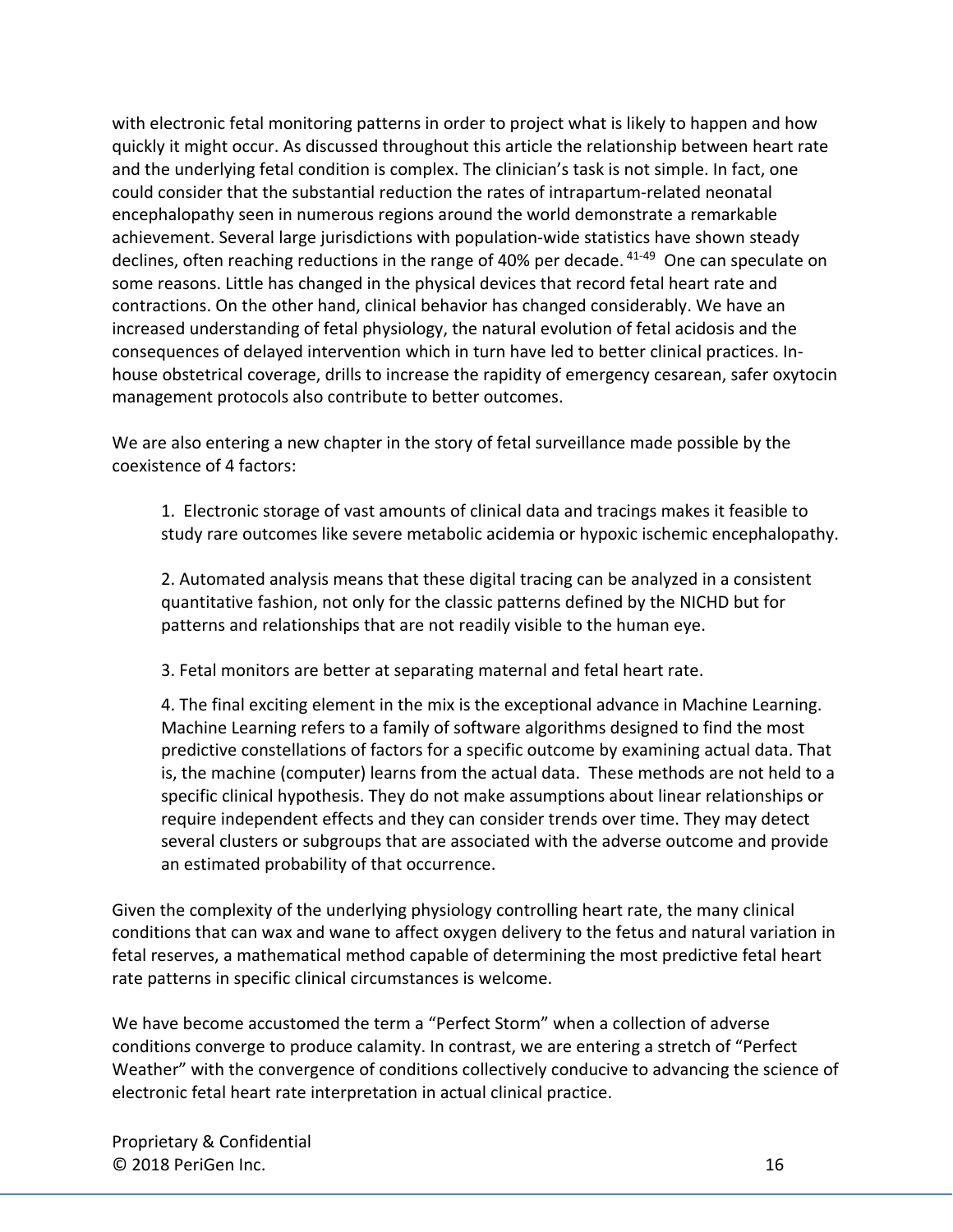#### <span id="page-16-0"></span>**References**

- 1. Martini FH, Nath JL, Batholomew EF. Anatomy and Physiology. 9th ed. Boston, Benjamin Cummings;2012
- 2. Freeman RK, Garite TJ, Nageotte MP, Miller LA. Fetal Heart Rate Monitoring. 4th ed. Philadelphia, PA: Lippincott, Williams and Wilkins; 2012
- 3. Giussani DA, Spencer JA, Moore PJ, Bennet L, Hanson MA. Afferent and efferent components of the cardiovascular reflex responses to acute hypoxia in term fetal sheep. J Physiol. 1993 Feb;461:431-49.
- 4. Fletcher AJ, Gardner DS, Edwards CM, Fowden AL, Giussani DA. Development of the ovine fetal cardiovascular defense to hypoxemia towards full term. Am J Physiol Heart Circ Physiol. 2006 Dec;291(6):H3023-34.
- 5. Baan J Jr, Boekkooi PF, Teitel DF, Rudolph AM. Heart rate fall during acute hypoxemia: a measure of chemoreceptor response in fetal sheep. J Dev Physiol. 1993;19:105-11.
- 6. Westgate JA, Wibbens B, Bennet L, Wassink G, Parer JT, Gunn AJ. The intrapartum deceleration in center stage: a physiologic approach to the interpretation of fetal heart rate changes in labor. Am J Obstet Gynecol. 2007 Sep;197(3):236.e1-11.
- 7. Garabedian C, De Jonckheere J, Butruille L, Deruelle P, Storme L, Houfflin-Debarge V. Understanding fetal physiology and second line monitoring during labor. J Gynecol Obstet Hum Reprod. 2017 Feb;46(2):113- 117
- 8. Teitel DF. Fetal chemoreception: a developing story. Reprod Fertil Dev. 1996;8(3):471-82
- 9. Martin CB Jr. Normal fetal physiology and behavior, and adaptive responses with hypoxemia. Semin Perinatol. 2008 Aug;32(4):239-42.
- 10. Lee CY, Di Loreto PC, O'Lane JM. A study of fetal heart rate acceleration patterns. Obstet Gynecol. 1975 Feb;45(2):142-6
- 11. Barcroft J. *Researches on prenatal life*. Blackwell Scientific Publications, Oxford, 1946
- 12. Martin CB Jr, de Haan J, van der Wildt B, Jongsma HW, Dieleman A, Arts TH. Mechanisms of late decelerations in the fetal heart rate. A study with autonomic blocking agents in fetal lambs. Eur J Obstet Gynecol Reprod Biol. 1979 Dec;9(6):361-73.
- 13. Bennet L, Westgate JA, Liu YC, Wassink G, Gunn AJ. Fetal acidosis and hypotension during repeated umbilical cord occlusions are associated with enhanced chemoreflex responses in near-term fetal sheep. J Appl Physiol (1985). 2005 Oct;99(4):1477-82
- 14. Lear CA, Galinsky R, Wassink G, Yamaguchi K, Davidson JO, Westgate JA, Bennet L, Gunn AJ. The myths and physiology surrounding intrapartum decelerations: the critical role of the peripheral chemoreflex. J Physiol. 2016 Sep 1;594(17):4711-25
- 15. Bennet L, Gunn AJ. The fetal heart rate response to hypoxia: insights from animal models. Clin Perinatol. 2009 Sep;36(3):655-72. doi: 10.1016/j.clp.2009.06.009.
- 16. Sameshima H, Ikenoue T, Ikeda T, Kamitomo M, Ibara S. Unselected low-risk pregnancies and the effect of continuous intrapartum fetal heart rate monitoring on umbilical blood gases and cerebral palsy. Am J Obstet Gynecol. 2004 Jan;190(1):118-23.
- 17. Freeman RK, Garite TJ, Nageotte MP. Fetal Pulse Oximetry in Fetal Heart Rate Monitoring. 3rd ed. Philadelphia, PA: Lippincott, Williams and Wilkins; 2013
- 18. Bistoletti P, Lagercrantz H, Lunell NO. Fetal plasma catecholamine concentrations and fetal heart-rate variability during first stage of labour. Br J Obstet Gynaecol. 1983 Jan; 90(1):11-5.
- 19. Dalton KJ, Dawes GS, Patrick JE. The autonomic nervous system and fetal heart rate variability. Am J Obstet Gynecol. 1983 Jun 15;146(4):456-62
- 20. Wakatsuki A, Murata Y, Ninomiya Y, Masaoka N, Tyner JG, Kutty KK. Autonomic nervous system regulation of baseline heart rate in the fetal lamb. Am J Obstet Gynecol. 1992 Aug;167(2):519-23.
- 21. Kleinhout J, Stolte LA, Janssens J, Knoop AA. The fetal autonomic nervous system, the fetal heart rate and the beat-to-beat irregularity. Eur J Obstet Gynecol Reprod Biol. 1977;7(6):373-6.
- 22. Lear CA, Galinsky R, Wassink G, Mitchell CJ, Davidson JO, Westgate JA, Bennet L, Gunn AJ. Sympathetic neural activation does not mediate heart rate variability during repeated brief umbilical cord occlusions in near-term fetal sheep. J Physiol. 2016 Mar 1;594(5):1265-77.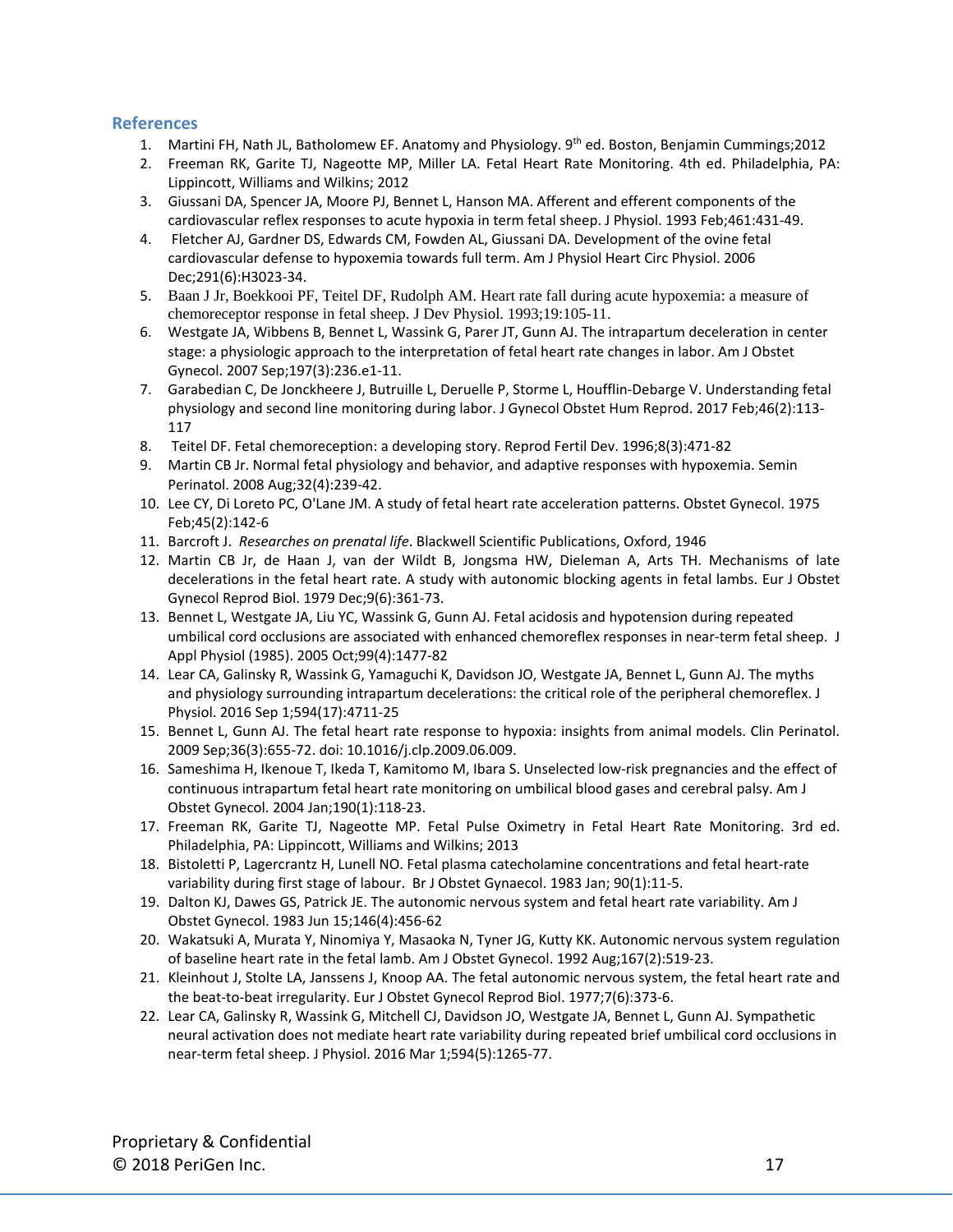- 23. National Institute of Child Health and Human Development Research Planning Workshop. Electronic fetal heart rate monitoring: research guidelines for interpretation. Am J Obstet Gynecol. 1997 Dec; 177(6): 1385-90.
- 24. Macones GA, Hankins GD, Spong CY, Hauth J, Moore T. The 2008 National Institute of Child Health and Human Development workshop report on electronic fetal monitoring: update on definitions, interpretation, and research guidelines. Obstet Gynecol. 2008 Sep; 112(3):661-6.
- 25. ACOG Practice Bulletin No. 106: Intrapartum fetal heart rate monitoring: nomenclature, interpretation, and general management principles. American College of Obstetricians and Gynecologists. Obstet Gynecol. 2009 Jul; 114(1):192-202.
- 26. American College of Obstetricians and Gynecologists. Practice bulletin no. 116: Management of intrapartum fetal heart rate tracings. Obstet Gynecol. 2010 Nov;116(5):1232-40.
- 27. Liston R, Crane J, Hamilton E, Hughes O, Kuling S, MacKinnon C, McNamara H, Milne K, Richardson B, Trépanie MJ; Working Group on Fetal Health Surveillance in Labor, Executive and Council, Maternal-Fetal Medicine Committee, Clinical Practice Guideline Committee, and ALARM Committee, Society of Obstetricians and Gynaecologists Canada; Canadian Medical Protection Association. J Obstet Gynaecol Can. 2002 Mar;24(3):250-76.
- 28. NICE Clinical Guideline 55. Intrapartum care [http://www.nice.org.uk/nicemedia/live/11837/36273/36273.pdf accessed February 28,](http://www.nice.org.uk/nicemedia/live/11837/36273/36273.pdf%20%20%20accessed%20February%2028) 2014.
- 29. Parer JT, Ikeda T. A framework for standardized management of intrapartum fetal heart rate patterns.Am J Obstet Gynecol. 2007 Jul;197(1):26.e1-6.
- 30. Clark SL, Nageotte MP, Garite TJ, Freeman RK, Miller DA, Simpson KR, Belfort MA, Dildy GA, Parer JT, Berkowitz RL, D'Alton M, Rouse DJ, Gilstrap LC, Vintzileos AM, van Dorsten JP, Boehm FH, Miller LA, Hankins GD. Intrapartum management of category II fetal heart rate tracings: towards standardization of care. Am J Obstet Gynecol. 2013 Aug; 209(2):89-97.
- 31. Dalton KJ, Dawes GS, Patrick JE. Diurnal, respiratory, and other rhythms of fetal heart rate in lambs. Am J Obstet Gynecol. 1977 Feb 15; 127(4): 414-24.
- 32. Ikenoue T, Martin CB Jr, Murata Y, Ettinger BB, Lu PS. Effect of acute hypoxemia and respiratory acidosis on the fetal heart rate in monkeys. Am J Obstet Gynecol. 1981 Dec 1; 141(7):797-806.
- 33. Bocking AD. The relationship between heart rate and asphyxia in the animal fetus. Clin Invest Med. 1993 Apr; 16(2):166-75.
- 34. Field DR, Parer JT, Auslender R, Baker BW, Ross BK, Leicht CH. Fetal heart rate variability and cerebral oxygen consumption in fetal sheep during asphyxia. Eur J Obstet Gynecol Reprod Biol. 1991 Nov 26;42(2):145-53.
- 35. Low JA, Victory R, Derrick EJ. Predictive value of electronic fetal monitoring for intrapartum fetal asphyxia with metabolic acidosis. Obstet Gynecol. 1999 Feb; 93(2):285-91.
- 36. Williams KP, Galerneau F. Intrapartum fetal heart rate patterns in the prediction of neonatal acidemia. Am J Obstet Gynecol. 2003 Mar; 188(3):820-3.
- 37. Samueloff A, Langer O, Berkus M, Field N, Xenakis E, Ridgway L. Is fetal heart rate variability a good predictor of fetal outcome? Acta Obstet Gynecol Scand. 1994 Jan;73(1):39-44.
- 38. Cahill AG, Roehl KA, Odibo AO, Macones GA. Association and prediction of neonatal acidemia. Am J Obstet Gynecol. 2012 Sep; 207(3):206. e1-8.
- 39. Clark SL, Hamilton EF, Garite TJ, Timmins A, Warrick PA, Smith S. The limits of electronic fetal heart rate monitoring in the prevention of neonatal metabolic acidemia. Am J Obstet Gynecol. 2017 Feb;216(2):163.e1-163.e6
- 40. Cahill AG, Tuuli MG, Stout MJ, López JD, Macones GA. A prospective cohort study of fetal heart rate monitoring: deceleration area is predictive of fetal acidemia. Am J Obstet Gynecol. 2018 Feb 1.
- 41. Cyr RM, Usher RH, McLean FH. Changing patterns of birth asphyxia and trauma over 20 years. Am J Obstet Gynecol. 1984 Mar 1; 148(5):490-8.
- 42. Hull J, Dodd KL. Falling incidence of hypoxic-ischaemic encephalopathy in term infants. Br J Obstet Gynaecol. 1992 May; 99(5):386-91.
- 43. Smith J, Wells L, Dodd K. The continuing fall in incidence of hypoxic-ischaemic encephalopathy in term infants. BJOG. 2000 Apr; 107(4):461-6.